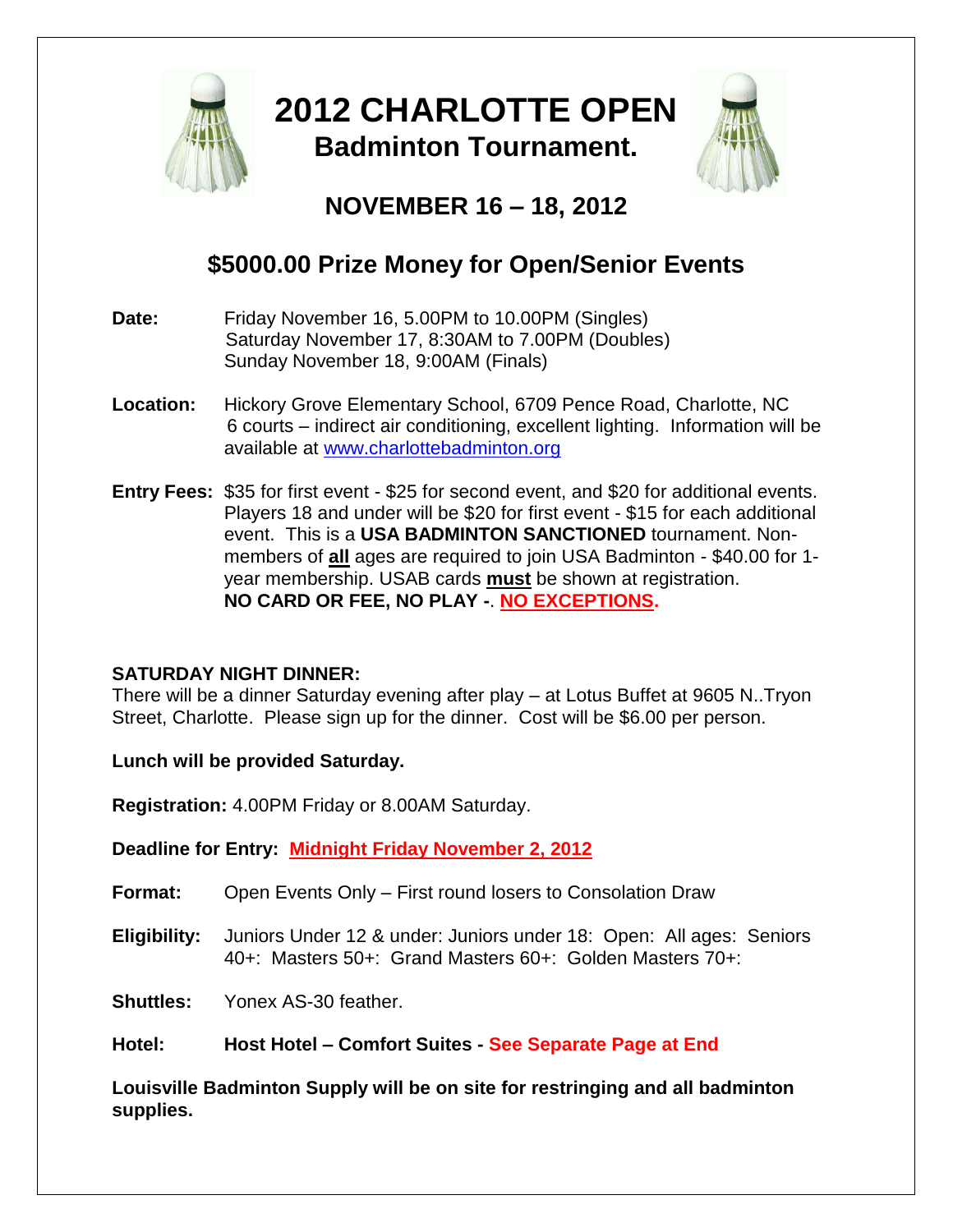#### **Contacts**:

**Completed entry and registration forms can be mailed, faxed or e-mailed to:**

Jim Greenlees, 3000 Fairforest Drive, Matthews NC 28104 Tel: 704-846-1565 Fax: 704-846-9373 E-mail: [jimg1940@aol.com](mailto:jimg1940@aol.com)

#### **E-MAILS SAYING WHAT EVENTS YOU WISH TO ENTER WILL NOT BE ACCEPTED WITHOUT COMPLETED ENTRY FORM.**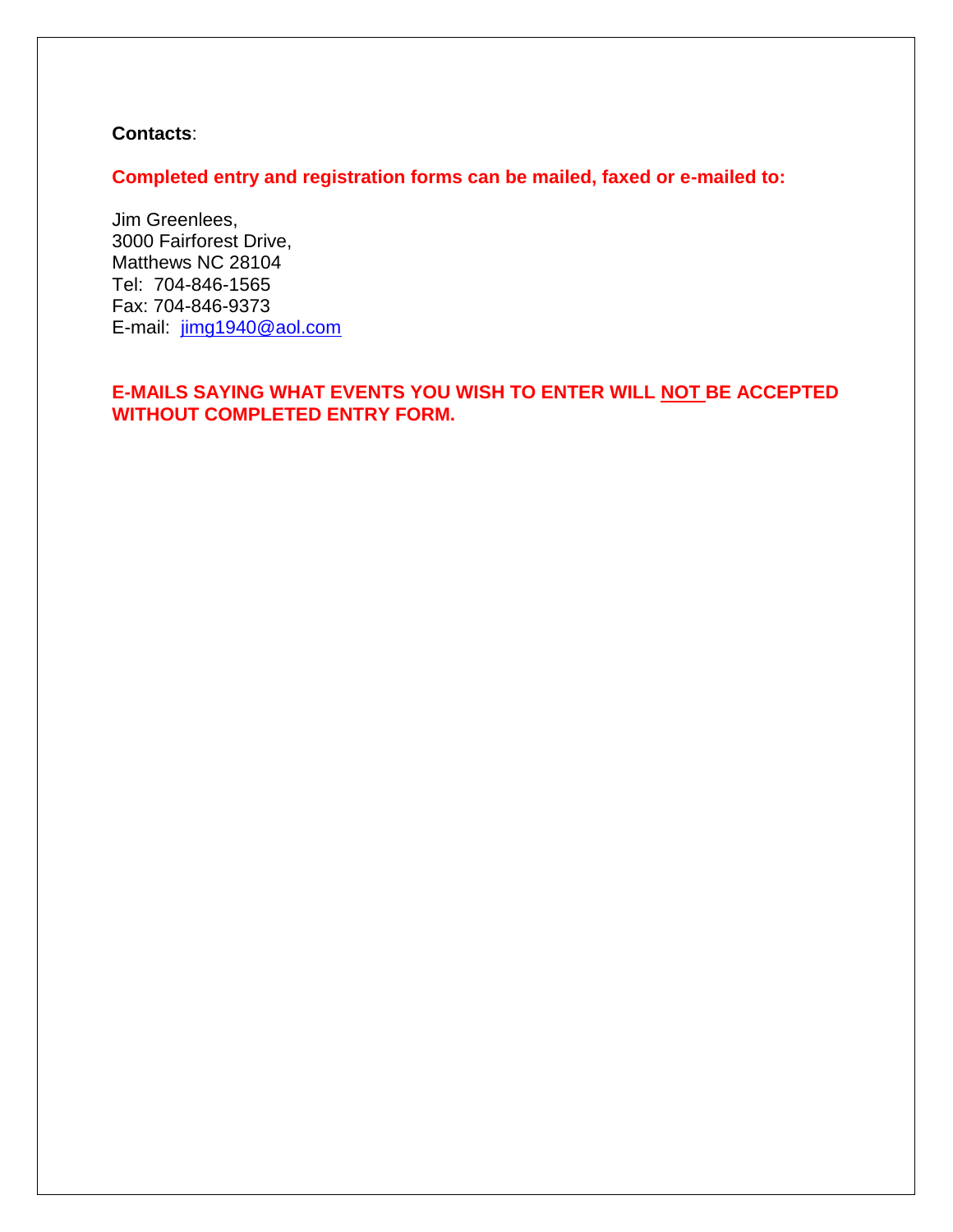## **2012 CHARLOTTE OPEN** Entry Form **ENTRY FORM MUST BE USED**

| Name:<br>Address:<br><u> 1989 - Johann John Stone, mars et al. 1989 - John Stone, mars et al. 1989 - John Stone, mars et al. 1989 - Joh</u> |                                                                   |                        |  |
|---------------------------------------------------------------------------------------------------------------------------------------------|-------------------------------------------------------------------|------------------------|--|
| <u>State: Zip: William State:</u> State: Zip: Zip:                                                                                          |                                                                   |                        |  |
| USAB #: _____________________                                                                                                               |                                                                   |                        |  |
| Date of Birth: _____________                                                                                                                |                                                                   |                        |  |
|                                                                                                                                             |                                                                   |                        |  |
| <b>Check Events to be entered.</b>                                                                                                          |                                                                   |                        |  |
| ____ Open Mens Singles                                                                                                                      | <b>Open Womens Singles</b>                                        |                        |  |
| _ Senior Mens Singles.                                                                                                                      |                                                                   | Senior Womens Singles. |  |
| __ Master Mens Singles                                                                                                                      | <b>Master Womens Singles</b>                                      |                        |  |
| __ Grand Master Mens Singles _____ Grand Master Womens Singles                                                                              |                                                                   |                        |  |
| __ Golden Master Mens Singles____ Golden Master Womens Singles                                                                              |                                                                   |                        |  |
| _ U-12 Boys Singles                                                                                                                         |                                                                   | U-18 Boys Singles      |  |
| U-12 Girls Singles                                                                                                                          | _ U-18 Girls Singles                                              |                        |  |
|                                                                                                                                             | Specify partner below                                             |                        |  |
| _ U-12 Boys Doubles                                                                                                                         |                                                                   |                        |  |
| _ U-12 Girls Doubles                                                                                                                        |                                                                   |                        |  |
| _ U-12 Mixed Doubles                                                                                                                        |                                                                   |                        |  |
| _ U-18 Boys Doubles                                                                                                                         |                                                                   |                        |  |
| _ U-18 Girls Doubles                                                                                                                        |                                                                   |                        |  |
| <b>U-18 Mixed Doubles</b>                                                                                                                   |                                                                   |                        |  |
| Open Men's Doubles                                                                                                                          |                                                                   |                        |  |
| Open Women's Doubles                                                                                                                        |                                                                   |                        |  |
| ___ Open Mixed Doubles                                                                                                                      |                                                                   |                        |  |
| Senior Men's Doubles                                                                                                                        | <u> 1990 - Johann John Stone, mars eta biztanleria (h. 1908).</u> |                        |  |
| _ Senior Women's Doubles                                                                                                                    |                                                                   |                        |  |
| _ Senior Mixed Doubles                                                                                                                      |                                                                   |                        |  |
| <b>Master Men's Doubles</b>                                                                                                                 |                                                                   |                        |  |
| Master Women's Doubles                                                                                                                      |                                                                   |                        |  |
| <b>Master Mixed Doubles</b>                                                                                                                 |                                                                   |                        |  |
|                                                                                                                                             |                                                                   |                        |  |
|                                                                                                                                             |                                                                   |                        |  |
| <b>Crand Master Mixed Doubles</b>                                                                                                           |                                                                   |                        |  |
| Golden Master Men's Doubles                                                                                                                 |                                                                   |                        |  |
| Colden Master Women's Doubles [1989] Colden Master Women's Doubles                                                                          |                                                                   |                        |  |
| Golden Master Mixed Doubles                                                                                                                 |                                                                   |                        |  |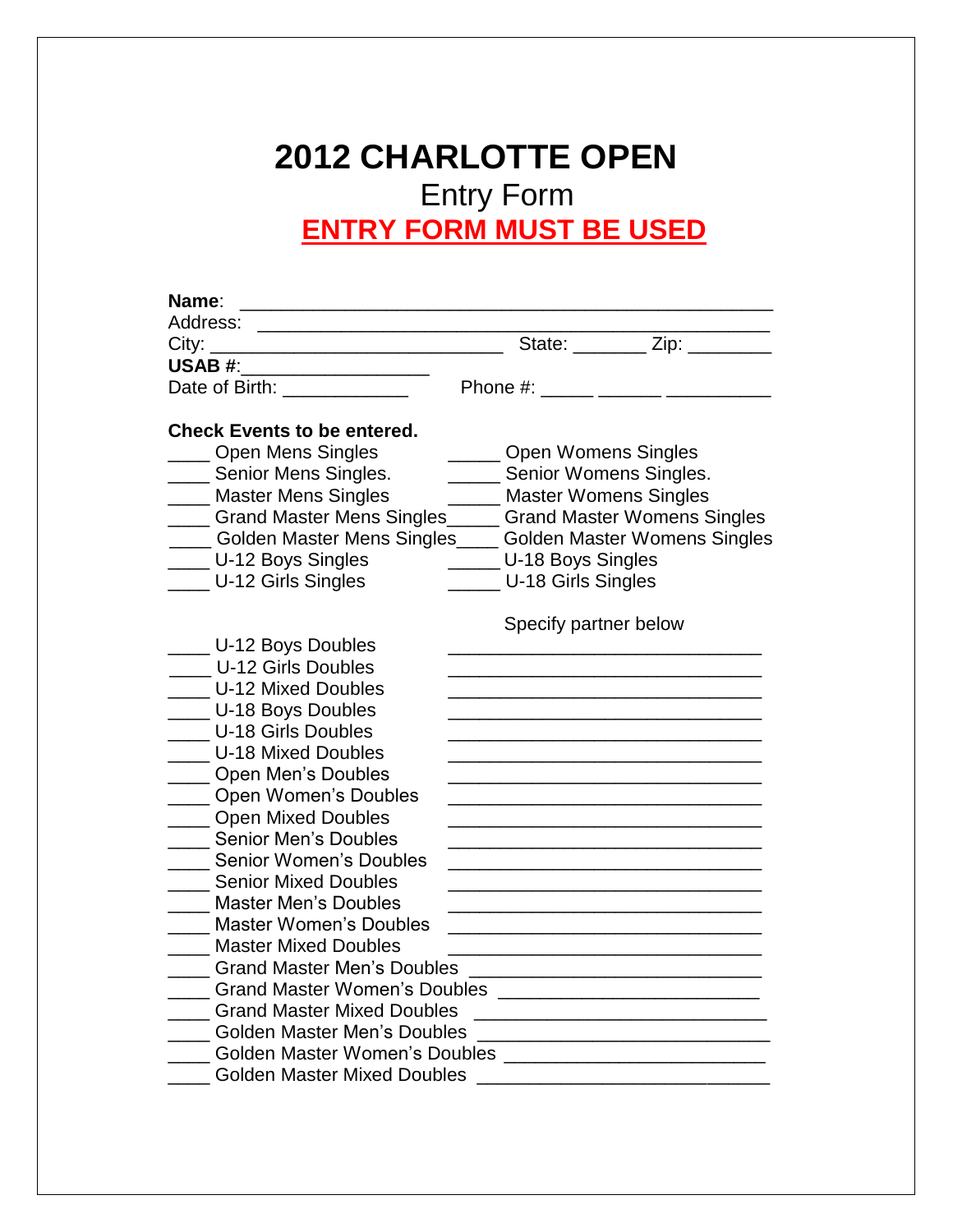## **Event & Dinner Registration**

| Number of events entered                  |  |
|-------------------------------------------|--|
| I will attend the dinner: Number X \$6.00 |  |
| Total:                                    |  |

**Please send check with entry. Checks should be payable to: Charlotte Badminton Club**

**Waiver of Liability**: For, and in consideration of the benefits accrued by me as a result of the badminton program sponsored by the Charlotte Badminton Club, I hereby waive and release any and all rights and claims for damages or any and all injuries I may sustain in any manner whatsoever arising out of or otherwise connected with this program. This includes Charlotte Badminton Club and their respective officers, agents, and representatives.

Signature: \_\_\_\_\_\_\_\_\_\_\_\_\_\_\_\_\_\_\_\_\_\_\_\_\_\_. Date.\_\_\_\_\_\_\_\_\_\_\_\_\_\_\_\_\_